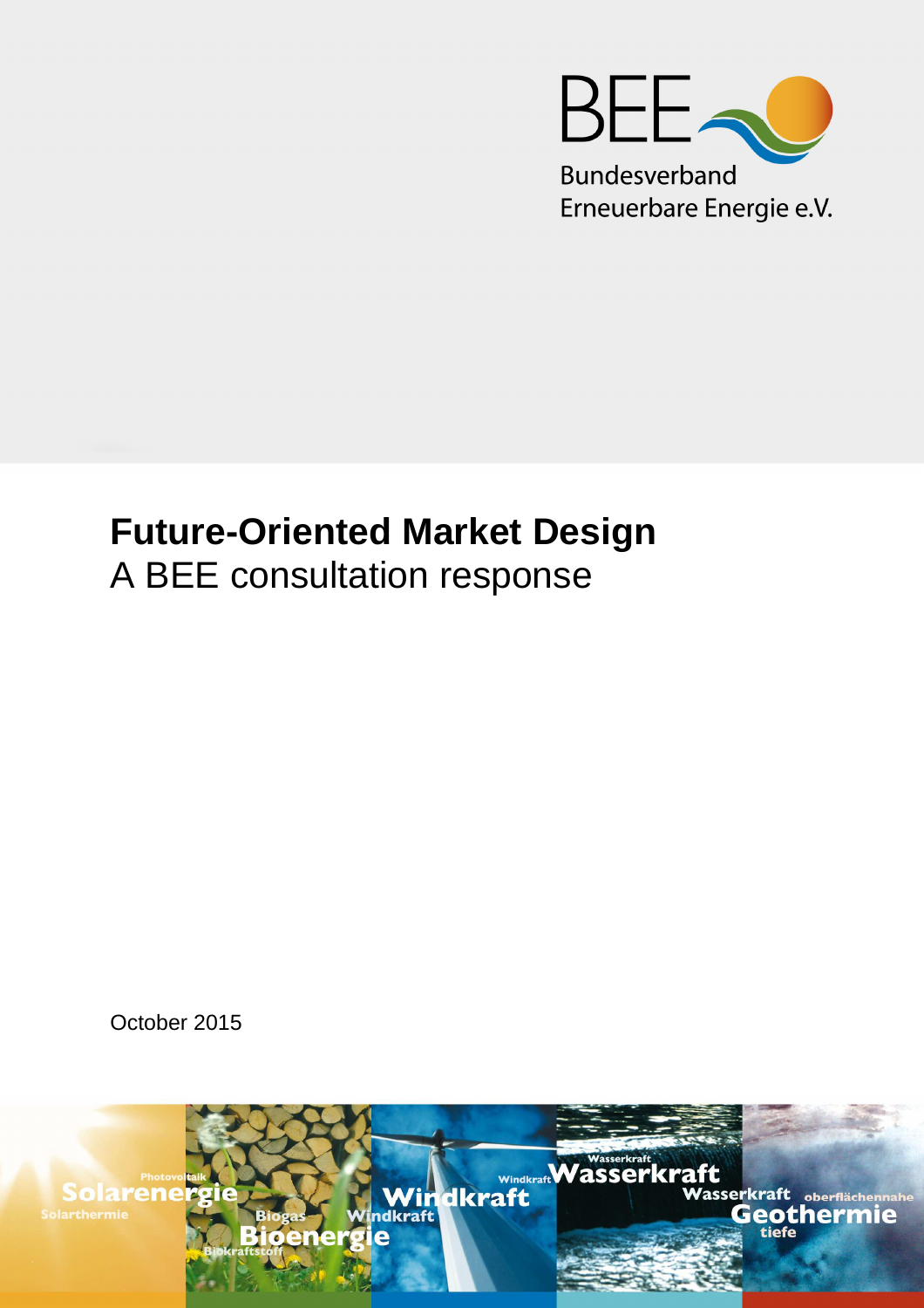## **Introduction**

The German Renewable Energy Federation (BEE) welcomes the Commission's communication launching the public consultation process on a new energy market design<sup>1</sup>, notably its aim of setting the necessary framework conditions for a flexible and efficient market that can fully integrate increasing shares of renewables. A new market design that puts renewable energy at its core will guarantee security of supply, minimize costs and enable innovation and sustainability.

The European energy system is undergoing significant changes. A new market design presents an opportunity to set the foundations for a future-oriented system, one based on high shares of renewable energy and energy efficiency, as well as to incentivize much-needed investments in flexible capacity and interconnections and to spur innovation and competition between different flexibility options.

In its framework strategy for a resilient Energy Union with a forward-looking climate change policy<sup>2</sup>, the Commission stressed the need to transform the existing centralized and conventionally-fuelled energy system into one "fit for renewables". It is therefore essential that the Commission maintain its strong position against the creation of national capacity markets and support the reduction of inflexible fossilnuclear generation capacity, which distorts the market and hampers the integration of renewable energy and the development of flexibility. In our view, the new market design should serve as an opportunity for the Commission and member states to eliminate the barriers preventing implementation of the internal energy market and thus increase integration and regional cooperation.

BEE welcomes the strong emphasis put on the regional coordination of member states' policy making. Cooperations such as within the Pentalateral Forum or the consultation preceding the publication of the German Federal Ministry for Economic Affairs and Energy's White Paper<sup>3</sup>, in which foreign stakeholders were invited to participate, pave the way to cost-effective achievement of European and national climate and energy targets while strengthening security of energy supply. Furthermore, it is especially important to concentrate on both the short and long-term development of markets, a balance well struck by the Commission's communication.

This paper focuses on the German Renewable Federation's views on the design of the future energy market, following the questions included in the consultation document.

## **1. Would prices which reflect actual scarcity (in terms of time and location) be an important ingredient to the future market design? Would this also include the need for prices to reflect scarcity of available transmission capacity?**

BEE strongly supports the Commission in its view that scarcity pricing is a vital component of a future market design. The price quoted on the power exchange is the point where supply and demand intersect and therefore should be the main impetus for investments, competition and innovation.

A market-driven investment environment is the best means to provide long-term price signals together with the necessary stability needed to trigger investment and lower the cost of capital, while meeting all system needs and increasing the share of renewable energy in the power mix. In this context, price peaks are crucial in signalling scarcity of adequate generation capacity and demand management, or of other sources of flexibility to potential investors and are therefore a desired market outcome under these circumstances to incentivise investments. Market prices should therefore be allowed to shape freely and, in particular, undistorted by regulatory or other types of caps. Investment decisions based on a certain expectation of price peaks will only be made if investors sufficiently trust decision-makers not to interfere with price formation on the market, e.g. by introducing price caps.

 $\overline{a}$ 

<sup>1</sup> COM(2015) 340 final.

<sup>2</sup> COM(2015)080 final.

<sup>&</sup>lt;sup>3</sup> Ein Strommarkt für die Energiewende. Ergebnispapier des Bundesministeriums für Wirtschaft und Energie (Weißbuch).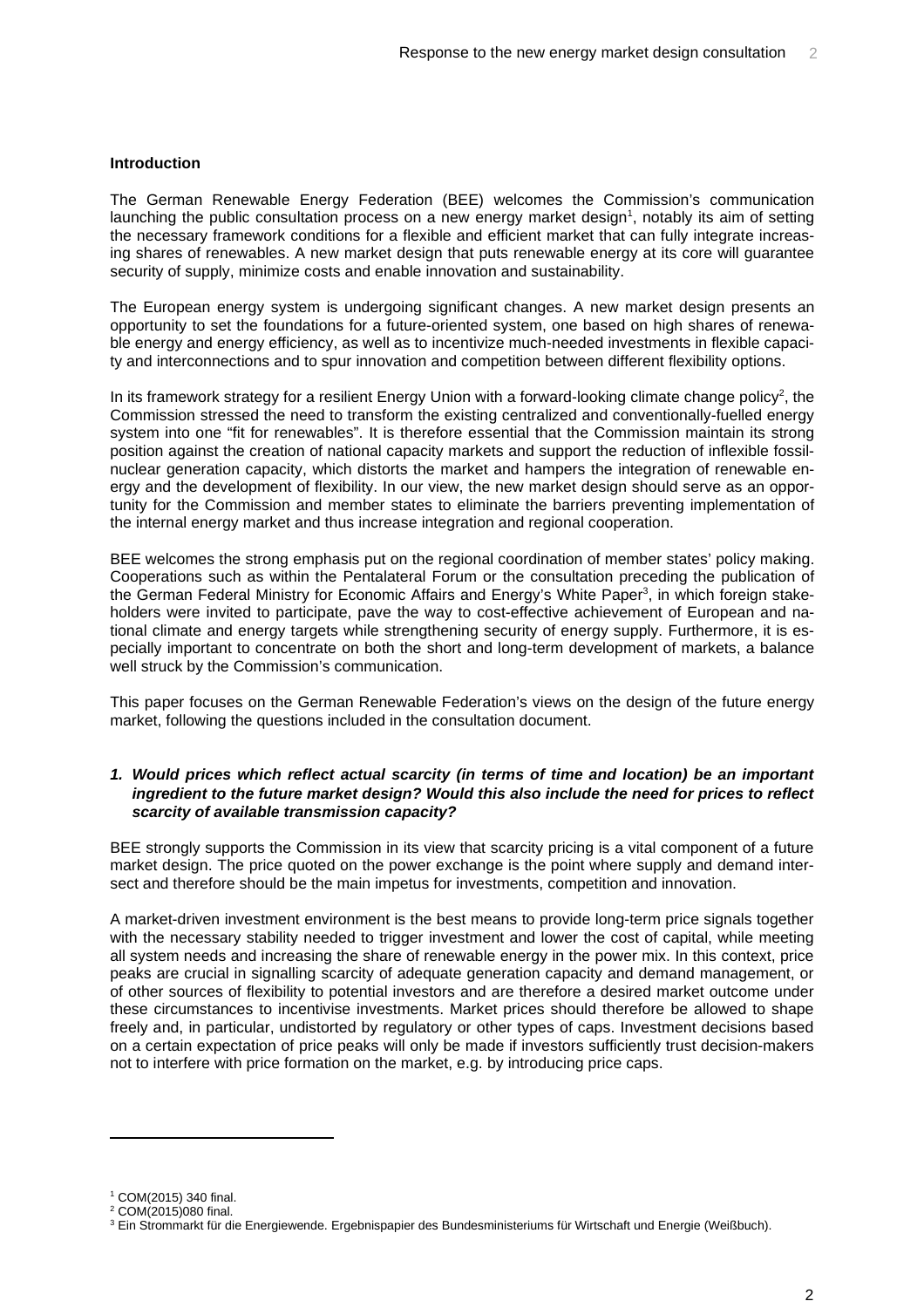With high shares of renewable energy at its core, the future energy system will require a high degree of flexibility. Prices reflecting scarcity are a necessary precondition for the development and the competition of the technologies intended to provide this flexibility, such as demand response, storage or flexible generation. A large number of flexibility options are now already available and economically viable, or will become so through continuous technological development. Price signals on the power market stimulate the use of existent cost-efficient flexibility options in the short-run and stimulate investment and their innovation in the long run.

However, current overcapacity on the German and European power markets neither allows for refinancing investments, nor provides incentives for flexibility options. One of the main challenges is to reduce the fossil-nuclear overcapacity in order that power market prices can fulfil their role of balancing generation and consumption and thus guarantee security of supply. An optimised power market that allows undistorted price signals (including price peaks) to reach market participants will incentivize the necessary investments, drive development of flexibility options and strengthen supply security at the lowest cost for consumers.

As our energy system evolves towards high shares of renewable energy and the need for security of supply increases, a holistic approach of all sectors – power, heating and cooling, and transport – becomes paramount. As the power sector represents only a part of the energy system, system thinking and sectoral integration will have to play a key role. The technological options are available already today; it is just a question of the right legal and regulatory framework.

In addition to their role of balancing generation and consumption, price signals should also reflect the scarcity of available transmission generation. When considering a higher degree of market coupling and increased energy trading, the Commission and member states should strive for a stronger connection between transmission capacity and power trading. Unfortunately, existent information on allocation of transmission capacity is not transparent enough to enable an in-depth assessment of the situation.

## **2. Which challenges and opportunities could arise from prices which reflect actual scarcity? How can the challenges be addressed? Could these prices make capacity mechanisms redundant?**

An optimized power market that allows scarcity pricing is sufficient for delivering security of supply, as peak prices incentivize investments in generation capacity and flexibility options. By introducing "Energiewendeprodukte" (e.g. cap products that trigger capacity trading), the energy market has already proven its capability for timely adaptation. This is an additional indication of capacity markets being redundant.

The new market design should allow the energy market to address existing challenges in a secure and cost-effective manner. It should not create artificial and over-regulated instruments, such as capacity markets, which would counteract desired developments by increasing overcapacity, hindering the development of innovative, future-oriented solutions, and preventing the full implementation of the internal energy market, especially by limiting the use of cost-effective cross-border balancing potential. A temporary instrument outside the energy market, such as the capacity reserve in Germany, can guarantee security of supply in the transitional phase, and can be gradually phased-out along with the further development of the energy market.

#### **3. Progress in aligning the fragmented balancing markets remains slow; should the EU try to accelerate the process, if need be through legal measures?**

Well-designed and transparent balancing markets are the key counterparts of a new power market based on high shares of renewable energy. They provide a cost-efficient means to integrate renewables into the market and incentivize capacity refinancing via scarcity pricing. Aligning and transforming the balancing markets is a complex process, as their redesign poses additional challenges when compared with intraday and day-ahead markets.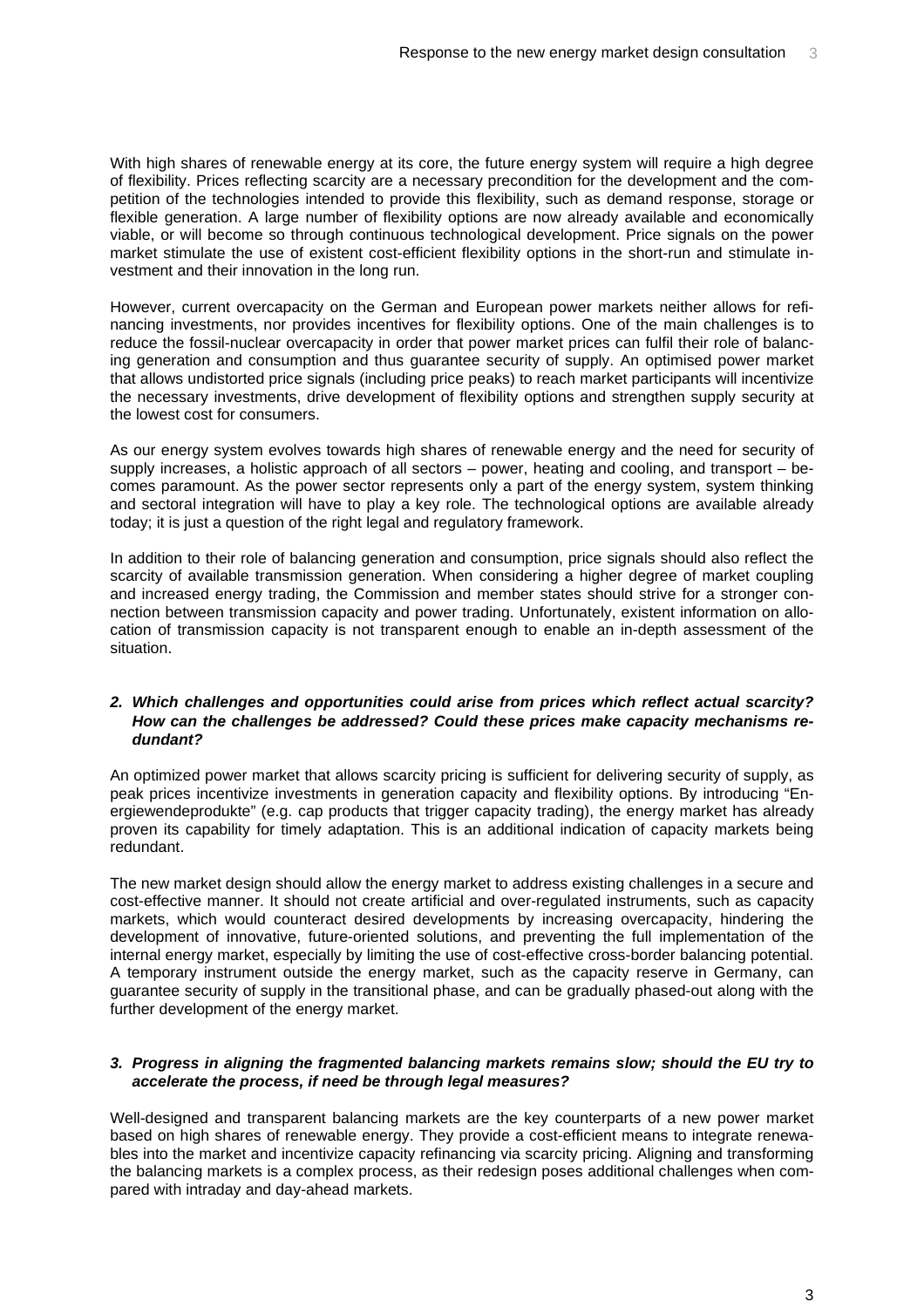It is crucial that the transformation process focuses on setting up reliable and inclusive quality criteria that facilitate the integration of renewables, allowing sufficient time to develop them. As regards balancing markets, compromises for a quick transformation bear the risk of adversely impacting the required quality. In addition, the transformation process should go hand in hand with reduction of both fossil-nuclear overcapacity and minimum generation of conventional power plants.

The design of balancing markets needs to be tailored to enable competition between flexibility options and for renewables' and new flexibility technologies' (such as storage), participation in the market. Barriers to this, such as long tendering periods or minimum bid sizes, need to be reviewed and adapted to prevent discrimination amongst players.

While it is true that European balancing markets are currently very fragmented, focus should be placed on member states optimizing their markets to enable competition among flexibility options and the inclusion of renewables, with market coupling as a future step. We encourage member states to accelerate redesign of their balancing markets taking available interconnection capacity into account, as balancing over greater areas reduces costs and the need to introduce distortive national instruments such as capacity markets.

## **4. What can be done to provide for the smooth implementation of the agreed EU wide intraday platform?**

The renewable energy industry welcomes the coupling of intraday markets. Electricity trading makes the electricity system more efficient and reduces the need for power generation capacities. Additionally, it requires security of supply to be considered within the European context, and not as a national issue. It is essential that the process continues and that required information such as forecasts and deviations is available in a timely manner, so that the market can react quickly.

As the Capacity Allocation Congestion Management Guideline (CACM) will enter into force, current voluntary best practice projects of the European power exchanges and various transmission system operators are likely to become the basis for the European Commission's implementation of the Intraday Target Model. It is therefore expected that these projects will have to be gradually extended to more parties in Europe.

## **5. Are long-term contracts between generators and consumers required to provide investment certainty for new generation capacity? What barriers, if any, prevent such long-term hedging products from emerging? Is there any role for the public sector in enabling markets for long-term contracts?**

Due to the current fossil-nuclear overcapacity and the lack of price peaks, market players do not significantly seek long-term contracts. As the power market transforms and enables scarcity pricing, the electricity exchange will increasingly develop these products, particularly since they offer additional revenues to flexible consumers. Moreover, long-term products have the potential to act as complementary hedging tools against short-term market risks, thus mitigating volume risks.

BEE advocates against state intervention in the creation and development of long-term contracts, as this bears the risk of strengthening already existing oligopolies and distorting the market. Long-term contracts should be left open to the market. Their prices reflect the players' willingness to pay and their assessment of price peaks' frequency. The resulting prices are cost-efficient, and allow refinancing of generation capacity at the lowest possible price for consumers.

## **6. To what extent do you think that the divergence of taxes and charges levied on electricity in different Member States creates distortions in terms of directing investments efficiently or hamper the free flow of energy?**

The wholesale price constitutes just one part of the electricity cost for end users, as these bear additional costs such as grid charges, value-added tax and electricity tax. These state-imposed price com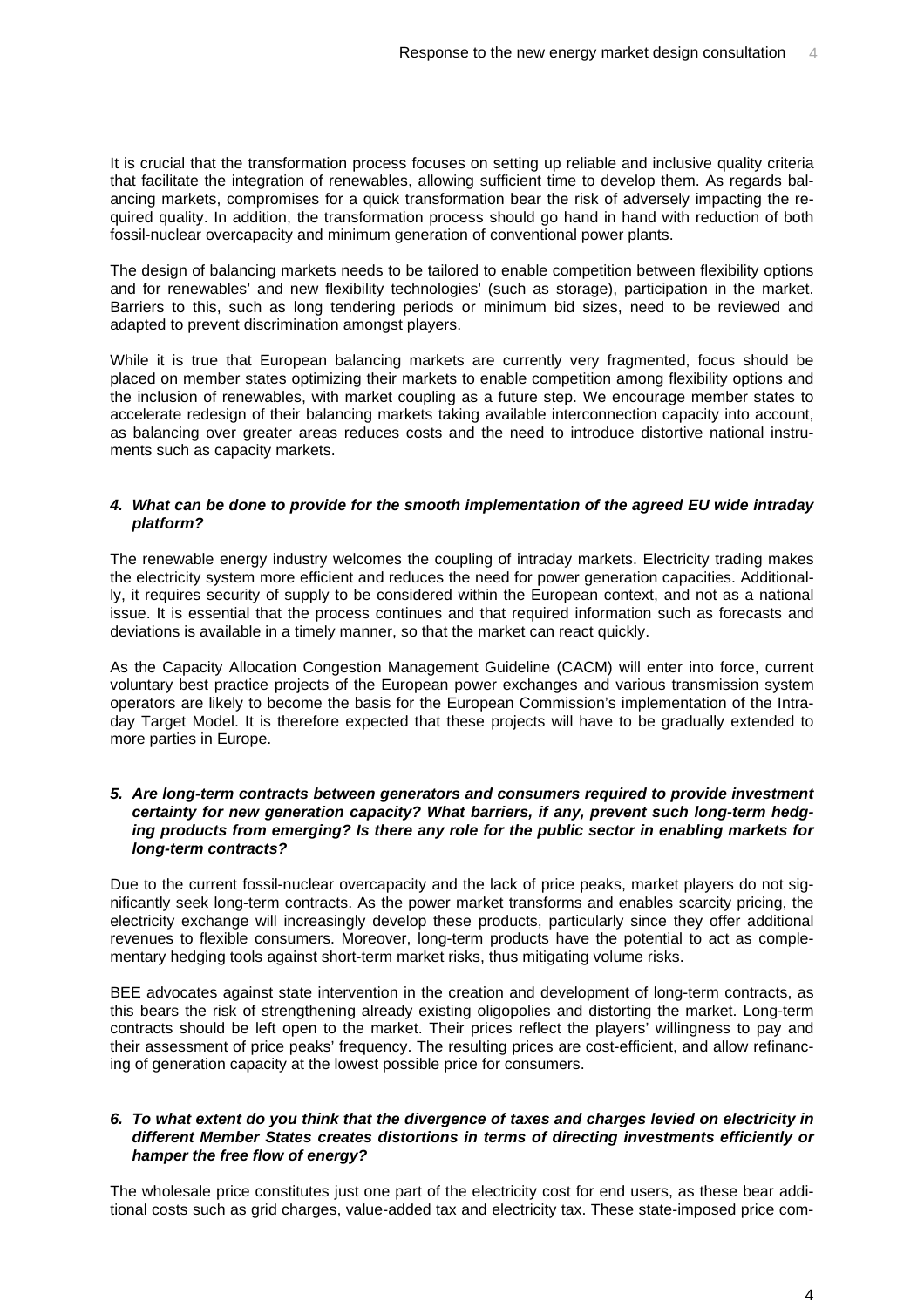ponents weaken or neutralize the effect of the wholesale price, leaving consumers disinterested in increasing their own flexibility and therefore, in turn, increasing overall system costs.

In a future-oriented energy system, one based on renewable energy, flexibility will be key to strengthening energy security. Tapping into the potential of various flexibility options requires a swift and thorough revision of state-imposed price components, so that the price signals of the energy market reach all players, thereby facilitating innovation and competition. As the energy systems of member states are different, and the existence of state-imposed price components are justified for varying reasons, we encourage addressing these obstacles at national level. An example of how this might be addressed is the German Federal Ministry for Economic Affairs and Energy's initiative to reassess the grid charges regime.

#### **7. What needs to be done to allow investment in renewables to be increasingly driven by market signals?**

BEE is in favour of a transformation towards an energy system featuring high shares of renewable energy and highly competitive flexibility options, and in order to do this one should employ as few additional instruments as possible. This can only be achieved by creating stable and reliable framework conditions that ensure integration of renewables. This includes reducing the minimum generation of inflexible conventional power plants, fully internalising the negative external costs of fossil-nuclear generation capacity, and removing the direct and indirect subsidies these technologies still receive.

The integration of renewable energy would be facilitated by the existence of a level playing field with conventional generation. Renewables are domestic energy sources and their use not only reduces dependence on fossil fuels, particularly from politically unstable regions, but also contributes to strengthening security of supply. Their deployment must be incentivized by specific measures targeted at their inclusion within balancing markets, strengthening the role of CHP or incentivizing selfconsumption.

We would also like to point out that well-designed national support for renewables has no negative impact on energy markets. Aside from this, it derives its legitimacy from the Renewable Energy Directive with the binding European goal of reaching 20% renewable energy in gross final consumption by 2020 and the binding national goals that support it. Furthermore, it is anchored in the need to reach our long-term European climate objectives of 80-95% reduction of greenhouse gas emissions by 2050 compared to 1990 levels. Therefore, supporting renewables is not a question of selfish national policy, but national implementation of a European directive and of overall European objectives. In addition, it is motivated by the need to create a level playing field to balance the historic and current subsidies for existing fossil-nuclear overcapacity.

National support should continue to be part of the EU climate and renewable energy policy as we move towards 2030. Steady and continuous RE deployment requires stable and credible framework conditions that build on a robust governance mechanism.

However, many member states still lack crucial awareness: By subsidizing nuclear power, (for example the Hinkley Point C project), countries like Great Britain are continuing to bet on expensive and dangerous technologies, which despite having had decades to prove their competitiveness on the market have completely failed to do so. Renewables, on the other hand, are increasingly driven by market signals. The German market premium and dynamic degression are already now contributing to the market-based cost reduction of renewables and their market integration.

It is essential that the European Commission and EU member states continue to support this integration by revising and optimizing their energy market design and creating the necessary framework conditions to develop flexibility options. In this context, the Guidelines on State aid for environmental protection and energy 2014-2020 present a big hurdle. The introduction of mandatory auctions and the lack of remuneration for renewable energy in the case of negative prices represent a massive interference with the market and favours polluting technologies with higher marginal costs, which is both economically and ecologically imprudent.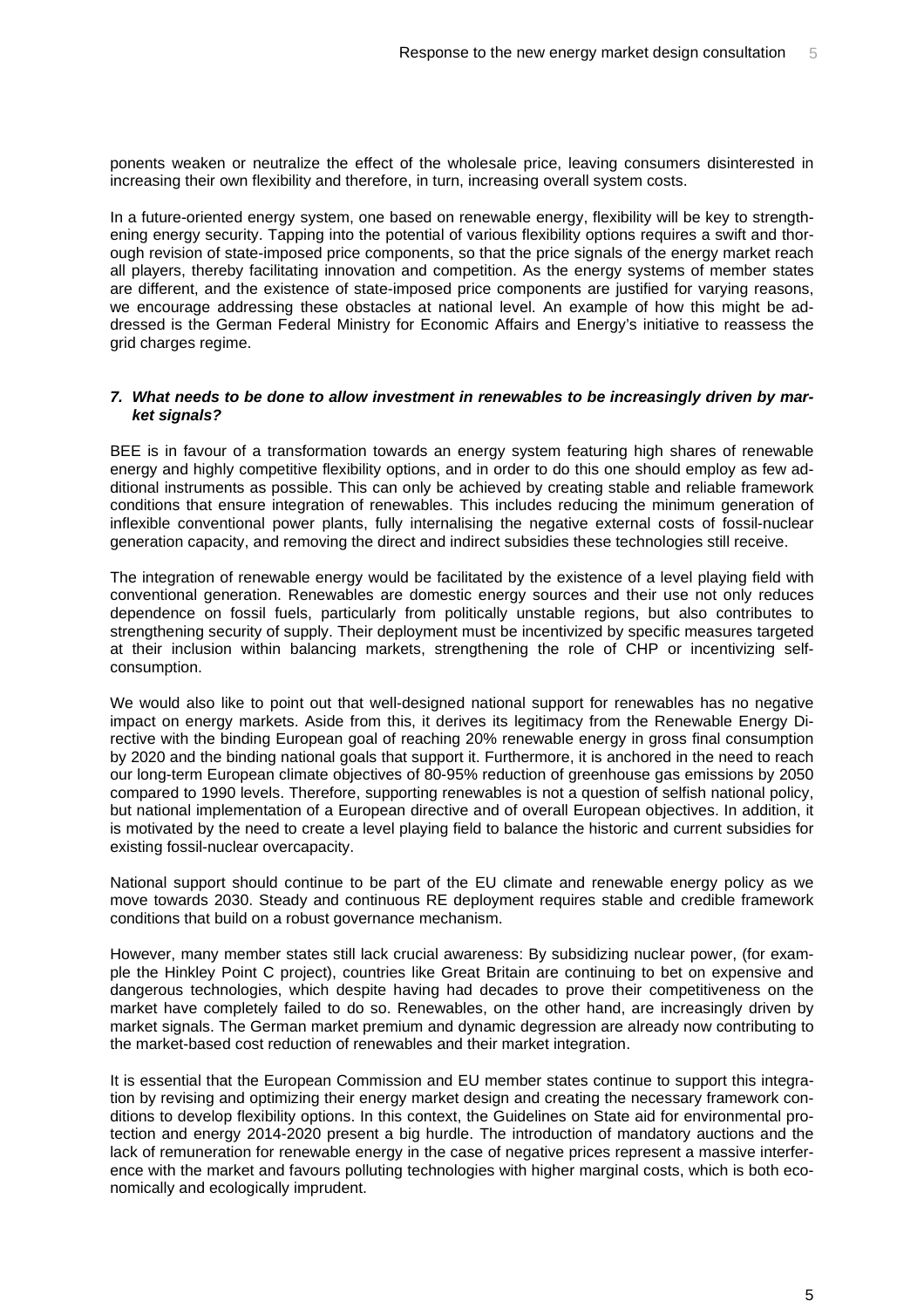BEE would like to point out that the combination of an intelligent flexible ceiling, a market premium allowing market signals to reach renewable energy producers, and also dynamic degression, is the way forward to financing and integrating renewables into the market, until they reach a level playing field with conventional power generation and the market has been fully optimized.

# **8. Which obstacles, if any, would you see to fully integrating renewable energy generators into the market, including into the balancing and intraday markets, as well as regarding dispatch based on the merit order?**

Full integration of renewable energy within the market should be based on the existence of the aforementioned level playing field, where all stakeholders and technologies have equal opportunities. Unfortunately, and because of multiple distortions, this level playing field is not yet available. There would be no nuclear power plant running today, were it required to take out appropriate insurance policies, nor would there be any lignite-fired power plant running if greenhouse gas costs were fully internalized. Furthermore, new power plants compete with ones already paid-off, and technologies already far ahead on the learning curve challenge those that still have a long way to go before market readiness.

We strongly believe that the first step towards integrating renewables into the market is removing market distortions. Reforming the European emissions trading system to reflect the true costs of greenhouse gas emissions and reducing the fossil-nuclear overcapacity and the minimum generation of conventional power plants are prerequisites for renewables' integration and for the completion of a fully-functioning internal energy market. In addition, balancing markets should be reshaped to enable the participation of renewables and new flexibility technologies; obstacles, such as long tendering periods or minimum bid sizes, need to be reviewed as soon as possible and adapted so that they do not discriminate among players.

Priority dispatch also plays an important role in facilitating the integration of renewable energy into the power system. The lack of transparency in curtailment rules applying to generators makes priority dispatch a policy-driven solution, one that ensures that renewables' intrinsic characteristics are not a barrier to their deployment. Given that the current market was never designed with these features in mind, priority dispatch is an enabler to the power system to adapt to signals based on the availability of fluctuating sources. This in fact makes the "market fit for renewables" in systems that have not yet developed rules for operation for variable energy sources.

In some member states renewables are already now competing on the market. In Germany, the market premium encourages a market-based generation pattern, where market signals reach generators and determine their behaviour. This has, amongst other things, led to a significant decrease in the occurrence of negative prices and, if they did occur, these were down from those in previous years. As more flexibility options develop and become part of the market, this will continue to incentivize renewables' integration.

## **9. Should there be a more coordinated approach across Member States for renewables support schemes? What are the main barriers to regional support schemes and how could these barriers be removed (e.g. through legislation)?**

A sustainable approach needs to include similar renewables' expansion targets at regional level and the adaptation of support schemes and investment conditions towards a more uniform framework. It is essential, however, that this adaptation be made subject to high quality standards, and not member states agreeing on the lowest common denominator. Regional cooperation could be very beneficial in identifying and removing administrative barriers (for example in France, where foreign investors are sometimes discriminated against) or preventing damaging stop-and-go policies and retroactive changes (as in Spain or various Eastern European countries) thus removing market distortions.

Increased coordination should not invariably result in the cross-border opening of national support schemes, especially if there is no physical import of electricity. Renewables are predominantly domestic energy sources and their use reduces dependence on fossil fuel imports, particularly from politically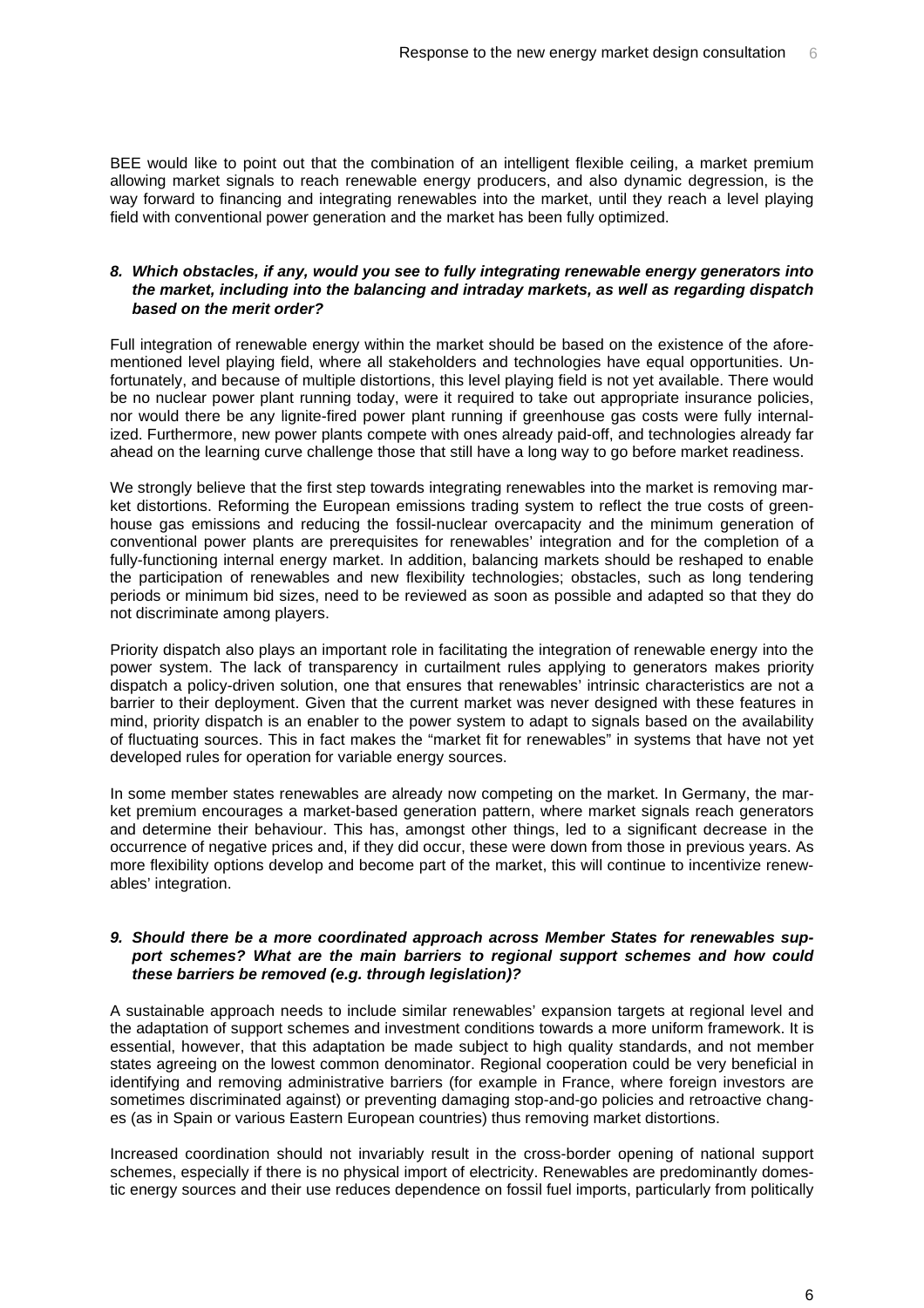unstable regions, and contributes to strengthening security of supply, thus having a real impact on the energy system and the Energiewende.

Whereas some member states have recognized the need to reduce the minimum generation of conventional power plants and fossil-nuclear overcapacity, others are continuing to subsidize this form of generation and introduce capacity mechanisms that will distort the market and lead to the lock-in of inflexible generation for decades to come. In this context, coordination should include working towards creating a level playing field for renewables and creating a stable and reliable framework, so that member states can reach their binding 2020 goals and advance towards their 2030 targets and beyond.

A well-designed and functioning market with high shares of renewable energy and abundant and competitive flexibility options can guarantee security of supply. For this, we need to reduce investment uncertainty stemming from the lack of binding national targets for 2030. A new Governance Framework is needed, which guarantees investor certainty by providing a clear and timely indication of Member States' contributions to meet the overall European goal and also ensures achievement of the renewable energy target of at least 27% by 2030.

# **10. Where do you see the main obstacles that should be tackled to kick-start demand response (e.g. insufficient flexible prices, (regulatory) barriers for aggregators / customers, lack of access to smart home technologies, no obligation to offer the possibility for end customers to participate in the balancing market through a demand response scheme, etc.)?**

In the future energy market, the role of demand side management (DSM) as a flexibility option will increase. An optimized market design should incentivize industry, commerce and households to reduce their power demand in times of high residual load and shift their demand to times of low residual load if this allows them to increase their profitability (by, for example, storing heat or cold or adapting production processes). Large consumers already perform demand side management to different degrees. Nevertheless, the structure of grid charges does not make DSM attractive for some industrial businesses, and should be revised. Furthermore, the participation of aggregators (which pool flexible consumers) to the balancing markets should be simplified.

At the same time, obstacles such as the current fossil-nuclear overcapacity should be reduced to allow for peak prices that incentivize the development and competition of flexibility options. In addition, artificial price ceilings, as created by the lack of remuneration for renewables in the case of negative prices, should be removed.

# **11. While electricity markets are coupled within the EU and linked to its neighbours, system operation is still carried out by national Transmission System Operators (TSOs). Regional Security Coordination Initiatives ("RSCIs") such as CORESO or TSC have a purely advisory role today. Should the RSCIs be gradually strengthened also including decision-making responsibilities when necessary? Is the current national responsibility for system security an obstacle to cross-border cooperation? Would a regional responsibility for system security be better suited to the realities of the integrated market?**

Security of supply should be considered in the European context, and not as a national issue. This means that Regional Coordination Initiatives can play an important role in strengthening its regional dimension through transnational contracts, which would in turn render the introduction of capacity markets obsolete. Current national responsibility for system security is not an obstacle, and institutions such as ACER and ENTSO-E are already contributing to increased cooperation. A reform of the role of RSCIs should take into account the need for a multinational supervisory authority as well as multistakeholder participation.

## **12. Fragmented national regulatory oversight seems to be inefficient for harmonised parts of the electricity system (e.g. market coupling). Would you see benefits in strengthening ACER's role?**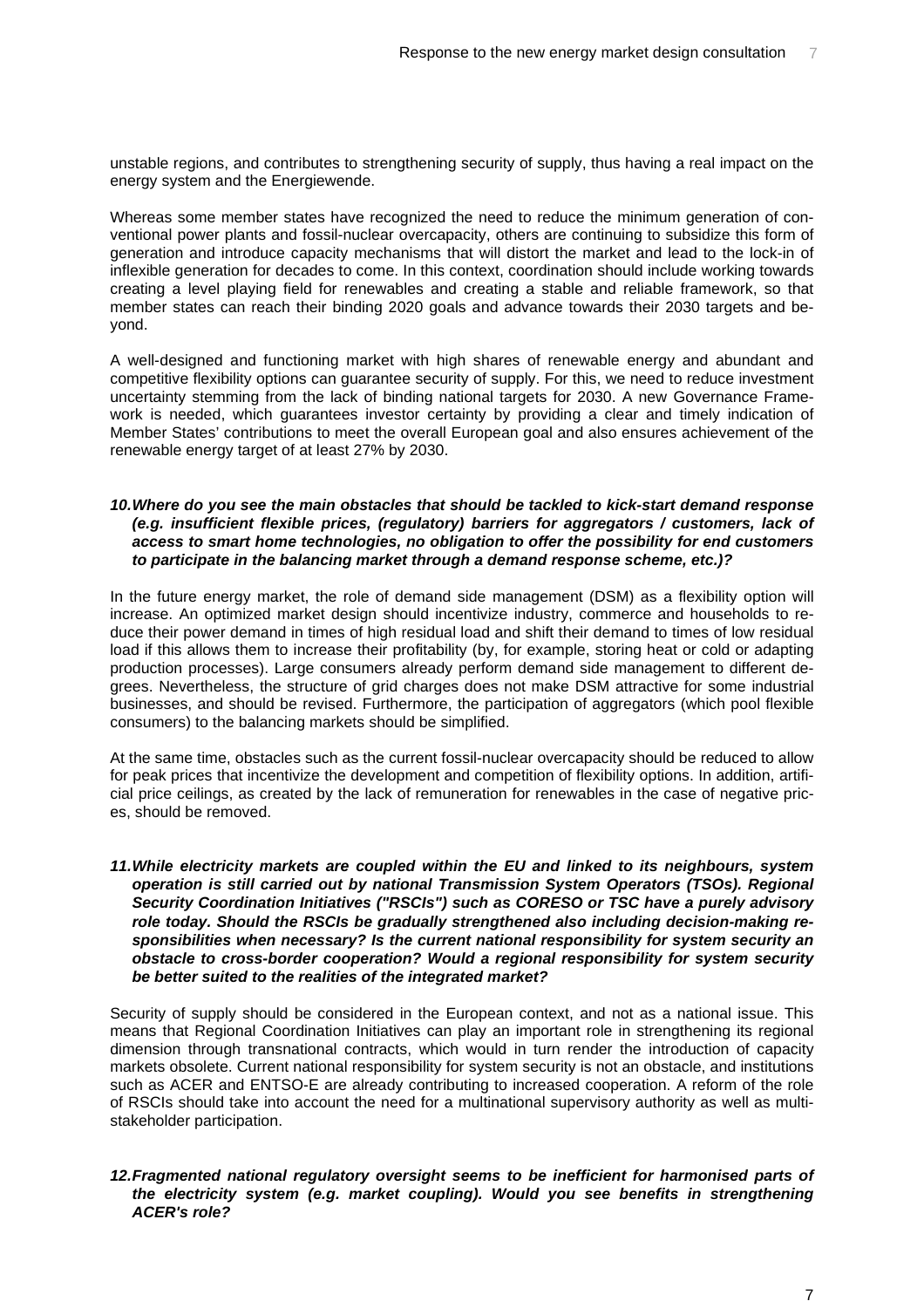BEE supports a strong ACER, as some standards require European harmonization. ACER's capacities should be strengthened so it can easily fulfil its current tasks. It is crucial, however, to consider the risks of making decisions without participation of multiple national stakeholders. We therefore advise considering the need for solid multinational supervision and transparent coordination, so as not to increase the bureaucratic burden and thus discriminate against SMEs in favour of large companies.

#### **13. Would you see benefits in strengthening the role of the ENTSOs? How could this best be achieved? What regulatory oversight is needed?**

BEE would like to emphasize that strengthening the ENTSOs should go hand in hand with increasing transparency and including multiple stakeholders in the decision-making processes, so as not to increase the bureaucratic burden and thus discriminate against SMEs in favour of large companies. As regards regulatory oversight, ACER is already playing an important role in this today. It is paramount that political decisions, such as setting the right framework for the development of flexibility options, allow for multi-stakeholder consultation processes and that they are not only made by technical bodies. This bears the risk of technical bodies delaying the market transformation process by, for example, tightening prequalification standards for balancing market participation in favour of incumbent market participants.

It is also essential that ENTSOs' governance arrangements be reviewed, as it is necessary to ensure that the EU-dimension of their responsibilities prevails over the specific interests of their individual members. As a technical body in charge of coordinating the companies responsible for power supply security, it needs to ensure that innovative solutions are discussed and agreed upon by its members, rather than putting forward approaches that represent the lowest common denominator for TSOs.

## **14. What should be the future role and governance rules for distribution system operators? How should access to metering data be adapted (data handling and ensuring data privacy etc.) in light of market and technological developments? Are additional provisions on management of and access by the relevant parties (end customers, distribution system operators, transmission system operators, suppliers, third party service providers and regulators) to the metering data required?**

The renewable energy industry believes that the future role of distribution system operators (DSOs) is to enable the swift and competitive development of flexibility options. The "border" between market and grid is to be drawn according to the overall design of the system (e.g. regional flexibility markets and the intelligent regional link to the heating and cooling and the transport sector). Furthermore, we encourage strengthening competition, without sacrificing it to technological developments.

In a future energy system featuring high shares of distributed renewable energy, the role of DSOs will and has to change: Secure system operation will have to be supported by the distribution system, and important ancillary services, such as balancing, frequency response and reactive power, will have to be provided by their grids. This means a fundamental redefinition of the responsibilities and tasks of DSOs, as well as changes in coordination with the TSOs. To ensure a coordinated and secure system operation, a reassessment of the TSO-DSO interaction must be considered.

As regards metering data, we encourage keeping the data transfer down to the necessary minimum (e.g. collecting end consumer data on a quarterly or yearly basis), and aggregating the most important data as to prevent conclusions on individual consumer behaviour. Individual agreements between consumers and energy providers should continue to be made possible. Data relevant to the secure operation of the system should still be provided as often as is necessary, but aggregated at substation level so as to ensure protection of individual rights.

In our view, data sovereignty should be in the hands of the user: Consumers should decide whether and which data they make available.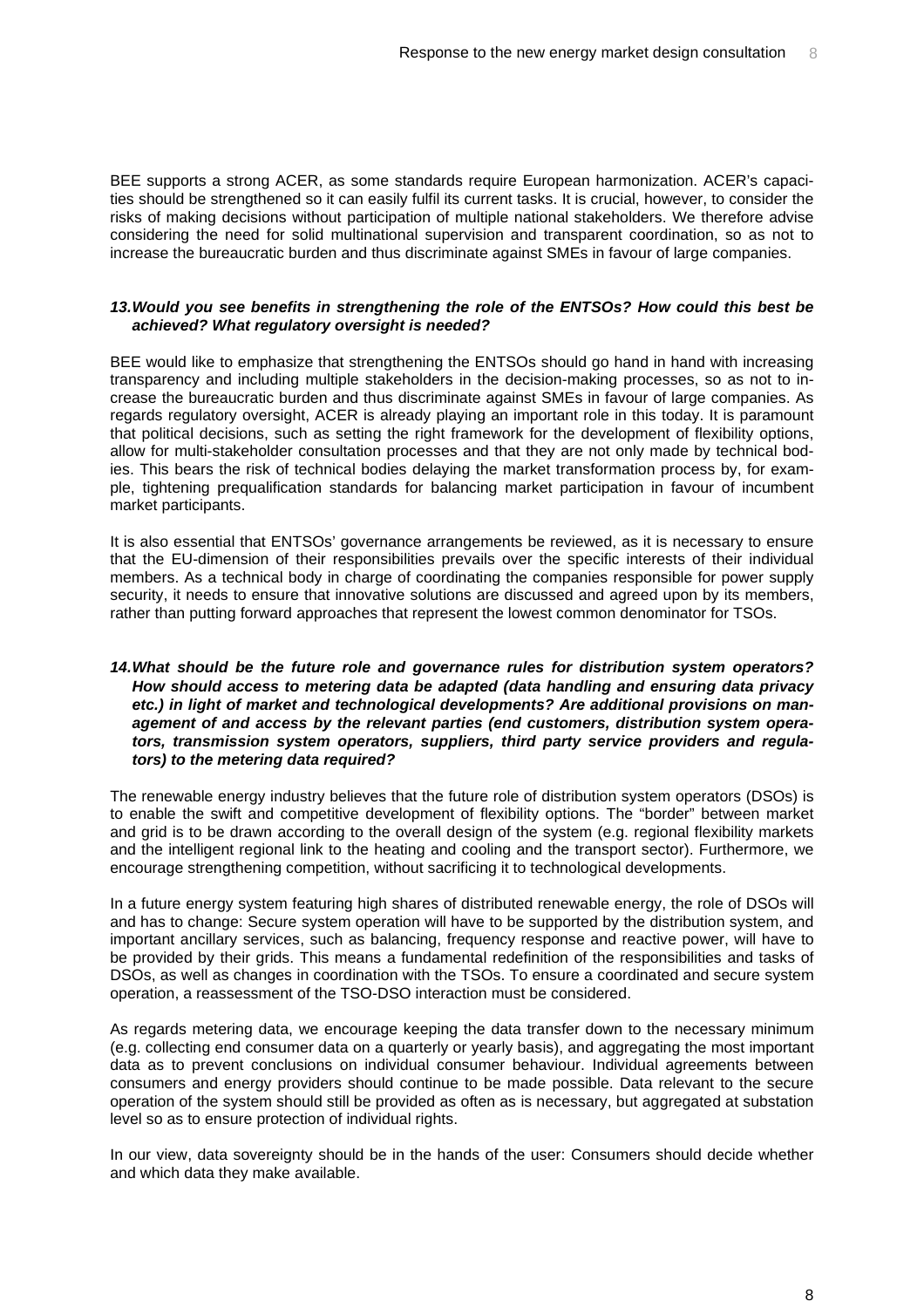## **15. Shall there be a European approach to distribution tariffs? If yes, what aspects should be covered; for example tariff structure and/or, tariff components (fixed, capacity vs. energy, timely or locational differentiation) and treatment of self-generation?**

BEE welcomes the fundamental revision of the distribution grid charges regime with a view to incentivizing self-consumption, increasing system flexibility and removing adverse incentives for operation that does not serve the system.

We support a careful national tariff structure assessment that takes into account criteria such as relevant system operation and accurate power forecasting as a first step towards a more European approach. Regional cooperation should also play an important role, as member states can learn from each other about how to optimize the system for increased flexibility and better integration of renewable energy.

## **16. As power exchanges are an integral part of market coupling – should governance rules for power exchanges be considered?**

Power exchanges should only be subject to governance rules that ensure the proper functioning of the market. An optimized power market allows for prices where supply and demand intersect or peak pricing, making power exchanges the main venue for investments, competition and innovation, as more and more transactions will be conducted here. Power exchanges are capable of self-regulation and in accordance with existing competition law, rules are in place that allow participants to make complaints.

We would also like to stress that power exchanges are not the only drivers of competition and innovation. In the future energy market, bilateral contracts agreed upon outside the market will continue to play an important role.

## **17. Is there a need for a harmonised methodology to assess power system adequacy?**

BEE welcomes a harmonised methodology to assess regional power system adequacy as a tool to increase transparency. These assessments should though not serve as a pretext for introducing capacity markets, as harmonised criteria tend to pave the way for introduction. Assessments resulting in the identification of any new generation capacity lacking should rather take the long-term perspective of the transformation process into account, as lack of capacity can be a temporary issue. To this end, BEE agrees with the Commission that a more standardised EU-assessment would have to properly take into account the contribution of interconnections, generation across borders, variable renewables' production, and demand response and storage possibilities amongst other things. Dynamic consideration of the energy system requires increasing overall system efficiency and identifying and addressing the existing obstacles to development of flexibility options and their removal – not locking-in inflexible capacities via capacity markets. The latter would only distort the transformation process, as these would render market mechanisms null and void.

# **18. What would be the appropriate geographic scope of a harmonised adequacy methodology and assessment (e.g. EU-wide, regional or national as well as neighbouring countries)?**

BEE supports the development of a harmonised methodology to assess regional power system adequacy, which includes all currently coupled markets. A next step could be the inclusion of future coupled markets, so as to be able to forecast and evaluate possible interactions.

# **19. Would an alignment of the currently different system adequacy standards across the EU be useful to build an efficient single market?**

A well-designed and efficient single market is a cost-effective way to achieve European and national climate and energy targets, while also strengthening security of energy supply. As we are working towards market completion, the alignment of different system adequacy standards can play a signifi-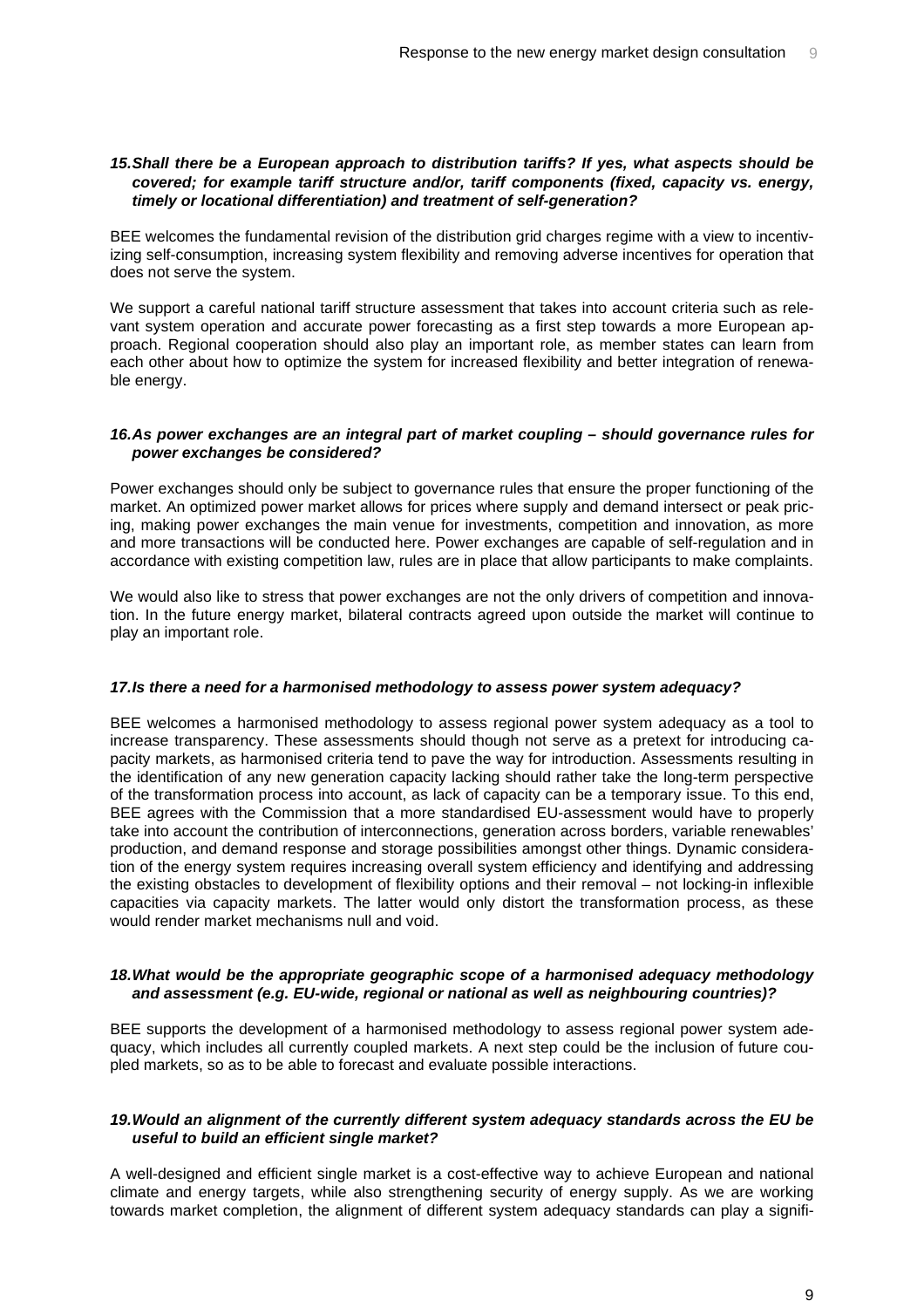cant role. It is, however, essential that the development of common standards does not serve as a pretext to introduce capacity markets, leading to a lock-in of inflexible fossil-nuclear capacity and thus distorting the flexibilisation of markets and, therefore, of the single market as such. In addition, the focus should lie in removing barriers that block development of flexibility options, by implementing 'no regret measures': This might include reducing the minimum generation of conventional power plants, reassessing the grid charges regime or optimizing the balancing markets.

## **20. Would there be a benefit in a common European framework for cross-border participation in capacity mechanisms? If yes, what should be the elements of such a framework? Would there be benefit in providing reference models for capacity mechanisms? If so, what should they look like?**

BEE strongly opposes the introduction of capacity markets and agrees with the Commission's assessment that they are costly, distort the market and lead to the lock-in of inflexible and polluting power generation. Furthermore, they interfere with the full implementation of the internal energy market and hinder the development of innovative solutions, such as flexibility options that facilitate the transformation of the energy system. In a well-designed and fully functioning energy market, capacity markets are redundant; high shares of renewable energy are at the heart of the system, and they are complemented by flexible generation and demand as well as balancing markets where RES and flexibility options compete on a level playing field.

It is possible that member states considering the introduction of capacity markets have not yet fully liberalised their markets or have not introduced policies that incentivize flexibility. In the past, member states have also not sufficiently assessed the distortive impact of their national capacity markets on neighbouring markets. We encourage these countries to increase cooperation with other member states and profit from the information available regarding transformation of their energy system. We welcome the Commission's focus on promoting flexibility and cooperation and believe it is the right approach to changing our inflexible, old-fashioned system and achieving our decarbonisation targets.

The renewable energy industry believes that a common European framework for cross-border participation should not serve as a pretext for introducing capacity markets, as reference models tend to pave the way for their introduction. Nonetheless, we acknowledge the need for a common set of indicators and criteria for stakeholders' cross-border participation in these markets, as this is conditio sine qua non for their existence. Their development should be carefully considered and open for discussion with all relevant stakeholders.

In our view, the necessary steps have already been outlined in the Commission's communication. Further development of balancing markets – revisiting the prequalification criteria, the long tendering periods or minimum bid sizes – is one of the first steps needing to be taken towards transforming our energy system and strengthening supply security. Furthermore, the introduction of a transitional instrument, such as the capacity reserve in Germany, can be taken into account as an additional tool that enables the development of flexibility options and does not distort the market.

# **21. Should the decision to introduce capacity mechanisms be based on a harmonised methodology to assess power system adequacy?**

Capacity markets are distortive and hamper the cost-effective integration of renewable energy. They furthermore hinder development and competition between flexibility options. Capacity markets interfere with the full implementation of the internal energy market, not only at national level, but also at European level, especially by limiting the use of cost-effective balancing potential available as European markets continue to converge.

A harmonised methodology for assessing power system adequacy bears the risk of creating the problems it seeks to solve. Participants wanting capacity markets will strive for their introduction and might use the methodology as a means to enforce them. We therefore suggest assessing which obstacles to increasing flexibility still need to be addressed, rather than introducing harmonised criteria.